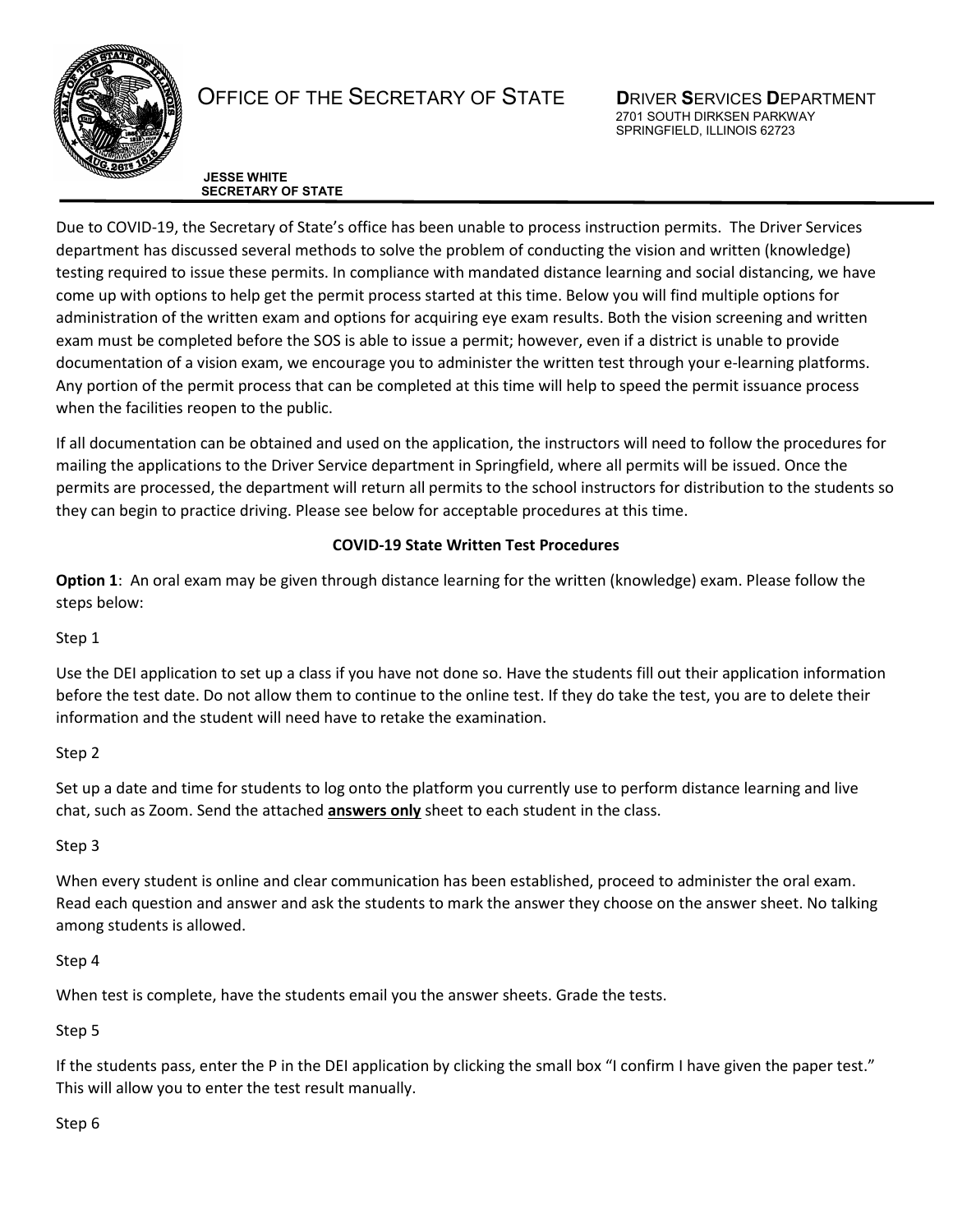You must retain all answer sheets and the written exam provided to the students. Mail completed score sheets to Brian Tamblin at 2701 S. Dirksen Pkwy., Springfield, IL 62704. (These should be included with the applications. Please see further instructions below.)

#### **COVID-19 Online Written (Knowledge) Exam Procedures**

**Option 2**: The written (knowledge) test will be allowed to be administered online if a district meets certain criteria. This option can be used if you have the capability to monitor students' computer screens. An example of a program that can do this is GoGuardian. This is already installed by many school districts. It is recommended to ask parents to supervise their child while the test is taken to ensure the student does not use any external source to answer the test. Follow the steps below:

#### Step 1

Set up a class on the DEI application. Send the access code to the students through the distance-learning platform your district utilizes. Have them complete the application information.

## Step 2

Have the students proceed to the written (knowledge) test.

#### Step 3

Monitor the students' progress while they are taking the test. Once complete, the result should appear next to their entries on the class list in DEI.

## **COVID-19 Acceptable Eye Exam Test**

Option 1: The department will accept the results of an eye exam that has been administered by an eye doctor in the last 12 months; however, the parent must consent to the release of the results of the eye exam to the department. If consent is provided, the parent should supply a copy of the exam to be included with the application for the permit.

Option 2: Some schools may have the results of an eye exam in students' files. With parental consent, the instructor may use the results of that eye exam on the permit application. Just as though you were completing the vision screening in a classroom setting, you will need to check the box for glasses or contacts if either is worn by the student. Vision perception (VP), vision acuity (VA) and peripheral readings must be included. If the school file has these readings, you can enter them into the test result area on DEI for each student. A copy of the eye exam from the student's file must be attached to the application (parental consent is required).

#### **Final Application:**

When testing is complete and you are ready to print the applications, set a packet pickup day in the school parking lot. Have the applications ready to be signed by the parent and the student. Have the parents ready with the \$20 check to hand to you and attach to the application (paper clip is fine). Maintain social distancing and adhere to Illinois Department of Public Health safety guidelines during this process. Place all applications in one large envelope and mail to:

Illinois Secretary of State

Attn: Brian Tamblin

2701 S. Dirksen Pkwy.